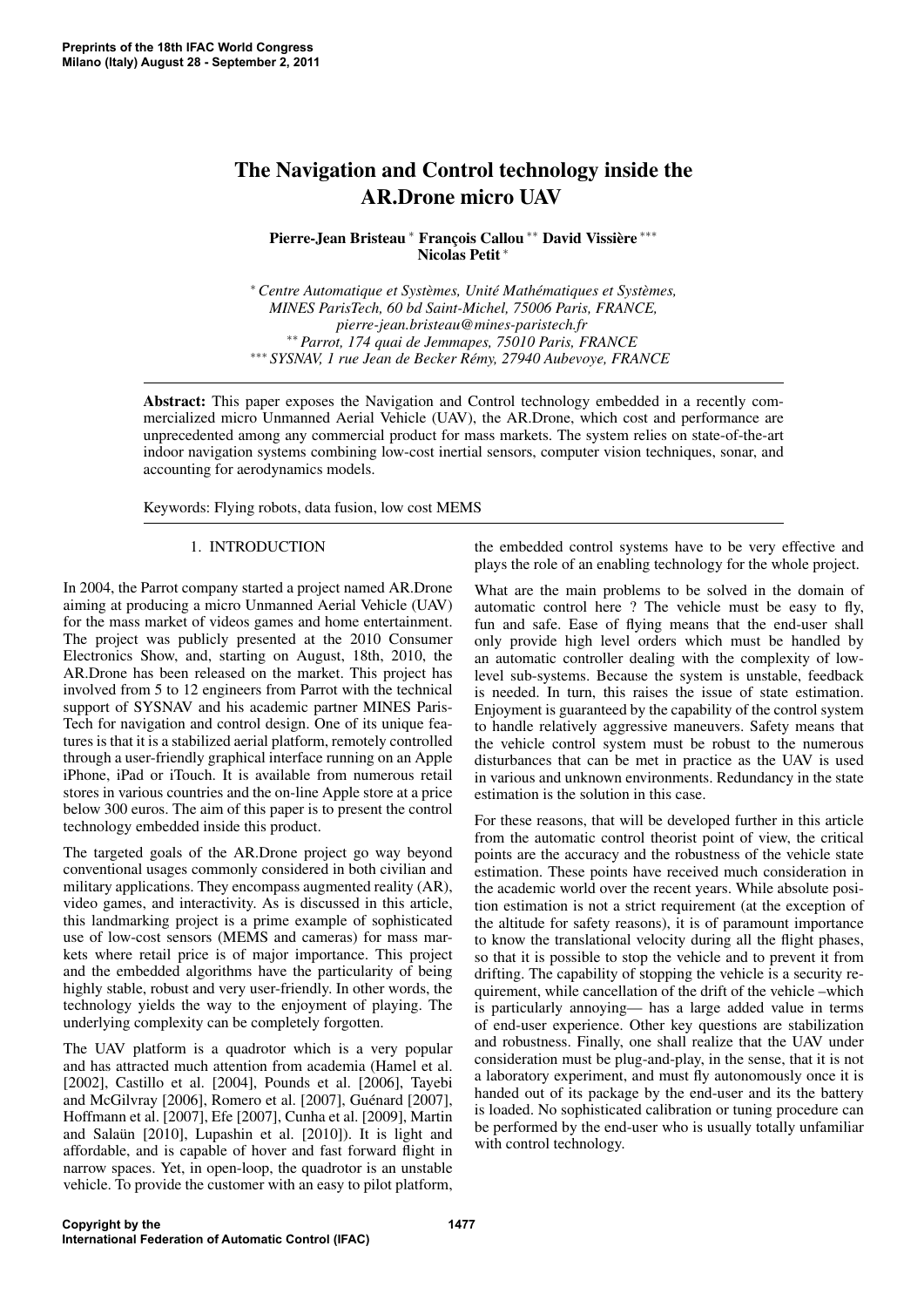To address the problem of state estimation, UAV are usually equipped with embedded inertial sensors (gyrometers and accelerometers, see Titterton and Weston [2004]), a sonar altitude sensor (or a barometer), and, often, an absolute position or velocity sensor such as a GPS or a camera feeding vision algorithms (see e.g. Hamel and Mahony [2007], Rondon et al. [2009]). Combined into data fusion algorithms, these devices have allowed to obtain relatively good results of state estimation and stabilization on rotary wing (ducted fan, see Naldi et al. [2008], Hua et al. [2008], Naldi et al. [2009], small-scale helicopters, see Hua [2009], Bristeau et al. [2010]) and fixed wing UAVs, thus guaranteeing stabilized flights with residuals errors of the order of magnitude of the sensors.

The constraints under consideration for the applications envisioned by Parrot in the AR.Drone project are much more restrictive that the ones usually bearing on micro UAVs applications. Here, it is required to handle both indoor and outdoor autonomous flights, irrespective of the potential unavailability of the GPS or the camera. This point is of importance since these sensors can fail in numerous cases such as GPS signal unavailability, low-light flight, or weakly textured visual environments.

In summary, the AR.Drone project has consisted in designing a micro rotary wing UAV which cost is lower by several orders of magnitude than its competitors, while providing the end-user with unprecedented motion control accuracy, robustness and ease of handling. Numerous videos are available on the Parrot website, and interested readers can simply judge by themselves by trying one of these UAV at a nearby retail store, or contact the authors. In this article, we present the technology included in this system. To obtain the presented results, the algorithms embedded in the AR.Drone contains state-of-the art low-cost navigation methods, video processing algorithms, combined with an innovative usage of an aerodynamics model which previous fine theoretical studies (see Bristeau et al. [2009]) permit to stress crucial information serving as a robust estimate of the air speed of the vehicle.

The paper is organized as follows. In Section 2, the AR.Drone experimental platform is presented. The system includes a MEMS inertial measurement unit (IMU), two cameras, a sonar, and a two processors board. One of the processors (PIC) is used to gather the I/Os, the second one (Parrot P6 ARM based) is in charge of running the algorithms. In Section 3, the main lines of the navigation algorithms are explained. An estimate of the instantaneous rotation is used. The IMU needs to be calibrated. This is done in an automatic way, in two steps. A first calibration is performed, at the factory where the UAVs are constructed, to compensate for sensors misalignment, scale factors, and bias. The second one is performed onboard and used during flights to determine drift and align the sensor board and the aerial platform. Timestamping and synchronization techniques of the inertial measurements and the cameras are discussed. In Section 4, we discuss some key aspects of a dynamics model for the AR.Drone. The velocity estimate obtained through the vision system is unbiased, but can be faulty or unavailable due to algorithms convergence issues. It relates the translational and rotational velocities and the accelerations. The effect of the flexibility of the propellers plays a key role here. By exploiting this effect, through the presented model, it is possible to estimate *at all times* the velocity of the vehicle with respect to the air. The quality of this estimate solely depends on the accuracy of the inertial sensors biases estimates. Therefore, it can slightly drift



Fig. 1. Parrot AR.Drone, with its outdoor hull.

over time. In Section 5, the global data reconciliation algorithm is presented. It takes advantage of the complementarities of the various sources of information discussed earlier. Experimental results stress the obtained accuracy in state reconstruction. Importantly, the presented technique are totally consistent with the desirable plug-and-play nature of the AR.Drone. We present the principles of the control architecture which combines lowlevel controllers and high-level system management through a state machine. Finally, we give conclusions and sketch future directions in Section 6.

# 2. THE PARROT AR.DRONE PLATFORM

# *2.1 Aerial vehicle*

The Parrot AR.Drone is based on a classic quadrotor design. Four brushless motors are used to power the four (fixed) propellers. Together, they constitute variable thrust generators. Each motor is mounted on a highly resistant PA66 plastic feet carrying the brushless control board (BLCB). Each BLCB uses its own ATMEGA8L 8bit microcontroller and cutout system to turn-off the engine in the event an obstacle gets in the propeller path. Extensive testing have been performed to assess the reliability of this safety system. The four thrust generators are attached together using four carbon fiber tubes and a plastic fiber reinforced central cross. The carbon structure supports an Expanded Poly Propylene (EPP) structure which is carrying the Lithium-Polymer (LiPo) battery in a plastic basket. The 3 cells battery supplies 11.1 V and 1000 mAh with a discharge capacity of 15 C, and weights 80 g. The battery capacity corresponds to a 10 to 15 minutes flight. The basket lies on a foam on the EPP structure which filters the motors vibrations. Two hulls can be plugged on the system. The first hull is a removable cover body can be used to prevent propellers from scratching the walls for indoor applications. The second hull is a shield-case for the battery (see Figure 1).

# *2.2 On-board electronics*

The on-board electronics consists of two boards screwed to a main plastic basket. The first board is the mother-board which is connected to the navigation board. We now detail these elements.

*Mother-board* The mother board embeds a Parrot P6 processor (32bits ARM9-core, running at 468 MHz), a Wi-Fi chip, a vertically oriented camera and a connector to the front camera.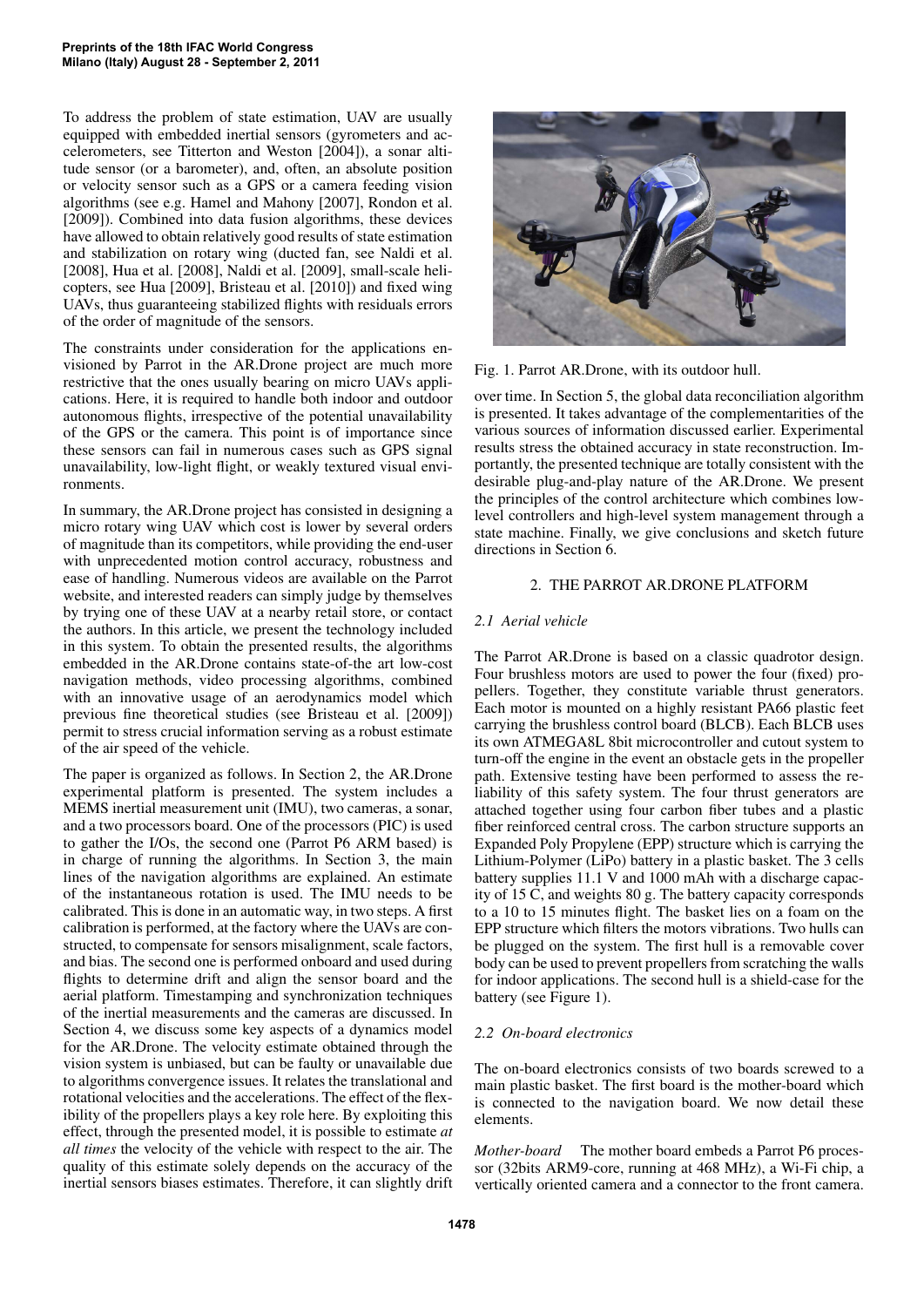A Linux based real-time operating system and all the calculations software are run on the P6 processor. The P6 processor is also in charge of acquiring data flows from two video cameras and integrates its own hardware DCT (discrete cosines transform). To maximize the quality of the immersive view, the front camera uses a 93 degrees wide-angle diagonal lens camera. Its output is a VGA resolution (640x480) signal at a framerate of 15 frames per second. The vertical camera is used, in the navigation algorithms, to measure the vehicle speed. It is a 64 degrees diagonal lens camera producing data at a framerate of 60 frames per second. Both camera can be used to perform object recognition for gaming purposes. A miniUSB connector is included for software flashing purposes and to allow add-ons to be plugged (such as GPS, and laser beamer, among others).

*Navigation board* The navigation board uses a 16bits PIC micro-controller running at 40 MHz, and serves as an interface with the sensors. These sensors are a 3-axis accelerometers, a 2-axis gyroscope, a 1-axis vertical gyroscope, and 2 ultrasonic sensors.

The ultrasonic sensors are 2 Prowave ultrasonics sensors which are used for altitude estimation. The PIC micro-controller handles the ultrasonic transmitter, and digitalizes the signal from the ultrasonic receiver. Ultrasonic sensors are used to estimate the altitude and the vertical displacements of the UAV. They can also be used to determine the depth of the scene observed by the vertical camera. The ultrasonic sensors have a 40 kHz resonance frequency and can measure distances as large as 6 m at a 25 Hz rate.

The accelerometers and gyroscopes constitute a low-cost inertial measurement unit (IMU). The cost of this IMU is less than 10 USD. A Bosch BMA150 3-axis accelerometer using a 10 bits A/D converter is used. It has a +/- 2g range. The two axis gyro is an Invensense IDG500. It is an analog sensor. It is digitalized by the PIC 12 bits A/D converter, and can measure rotation rates up to 500 degrees/s. On the vertical axis, a more accurate gyroscope is considered. It is an Epson XV3700. It has an auto-zero function to minimize heading drift. The IMU is running at a 200Hz rate.

*Embedded software* The real time operating system is a custom embedded Linux. Simultaneously, it manages multiple threads: Wi-Fi communications, video data sampling, video compression (for wireless transmission), image processing, sensors acquisition, state estimation and closed-loop control. The data acquisition and control thread is running at a 200 Hz rate and is sequenced by the A/D converter. The image processing is sequenced by the vertical camera frames.

# 3. VISION AND INERTIAL NAVIGATION ALGORITHMS

# *3.1 Vision algorithms*

In view of the video gaming applications, the vehicle is equipped with two video cameras. They are also used onboard to infer some information on the vehicle velocity. The speed estimation from the images provided by the vertical camera (pointing to the ground in hovering flight) is achieved using two complementary algorithms. Depending on the scene content or the expected quality of their results, one is preferred to the other. The first algorithm is a multi-resolution scheme and computes the optical flow over the whole picture range. The algorithms implements the methodology described in Lucas and Kanade [1981], and uses a kernel to smooth spatial and temporal derivatives, following Horn and Schunck [1993]. In details, attitude change between two images is ignored during the first resolution refinement steps. The induced error is finally efficiently canceled in most cases by subtracting the displacement of the optical center induced by the attitude change alone. The second algorithm, usually named "corner tracking", estimates the displacement of several points of interest (trackers). The motion of the camera is deduced from these computed displacements through an iteratively weighted least-squares minimization procedure. The algorithm uses a first processing of data with a FAST type corner detector, as detailed in Trajkovic and Hedley [1998]. A fixed number of trackers are placed over the corner positions after a second analysis of the underlying image content. Some erroneous tracker candidates positions are eliminated. Then, the trackers updated positions are searched in the image, within a frame whose radius is adapted to the expected trackers screen speed. The IRLS estimation (see Michaelsen and Stilla [2004]) is carried out by assuming the depth of the scene is uniform. The first method reveals usually slightly less robust in common experimentations, but it can handle scenes that have a very low contrast<sup>1</sup>. This multi-resolution (coarseto-fine) scheme allows the estimation of small and large screen speeds with a constant computational cost. This algorithm is used by default. One switches to the second algorithm for sake of increased accuracy, when the scene is deemed suitable for the corner detector and the speed is low. One can switch back to the first algorithm when the estimated speed reaches a certain threshold value, or when the number of detected trackers becomes too low.

# *3.2 Inertial sensors calibration*

*Factory calibration* Using low-cost inertial sensors implies dealing with bias, misalignment angles, and scale factors are not negligible and differ from one AR.Drone sensor board to another. Despite construction mechanical tolerances are indeed small, a manual board calibration has to be performed at the factory as follows. Consider a sensor (e.g. a triaxial accelerometer) and note  $Y_m$  its measurement and  $Y_v$  the true value of the sensed variable, the following model is considered

$$
Y_m = \alpha R Y_v + \beta \text{ with } \beta = [\beta_1, \beta_2, \beta_3]^T,
$$
  

$$
R = \begin{bmatrix} 1 & \psi & -\theta \\ -\psi & 1 & \phi \\ \theta & -\phi & 1 \end{bmatrix}, \quad \alpha = \text{diag}(\alpha_1, \alpha_2, \alpha_3)
$$

where *R* represents a first order misalignment matrix (microrotator) between the frame of the camera to the frame of the sensor board,  $\alpha$  stands for scale factors and  $\beta$  for accelerometer bias. Additionally to this model, a non-orthogonality error is considered so that one can model the whole calibration process by computing the unknown parameters *A*, *B* as the minimizers of a least-square cost where *A* takes into account scale factors, misalignment, and non-orthogonality, and *B* is the bias.

$$
Y_m = A Y_v + B
$$

Two practical methods have been developed to solve this problem. The simplest uses a two-axis calibration table that provides a reference for  $Y_v$  such that the problem reduces to a simple least-square minimization. A second method, used during the research and development process, is presented in Dorveaux

 $1$  The Lucas-Kanade equation coefficients provide a cheap but useful estimation of the overall picture contrast, the trace of the picture matrix being the sum of the squared norm of the gradients.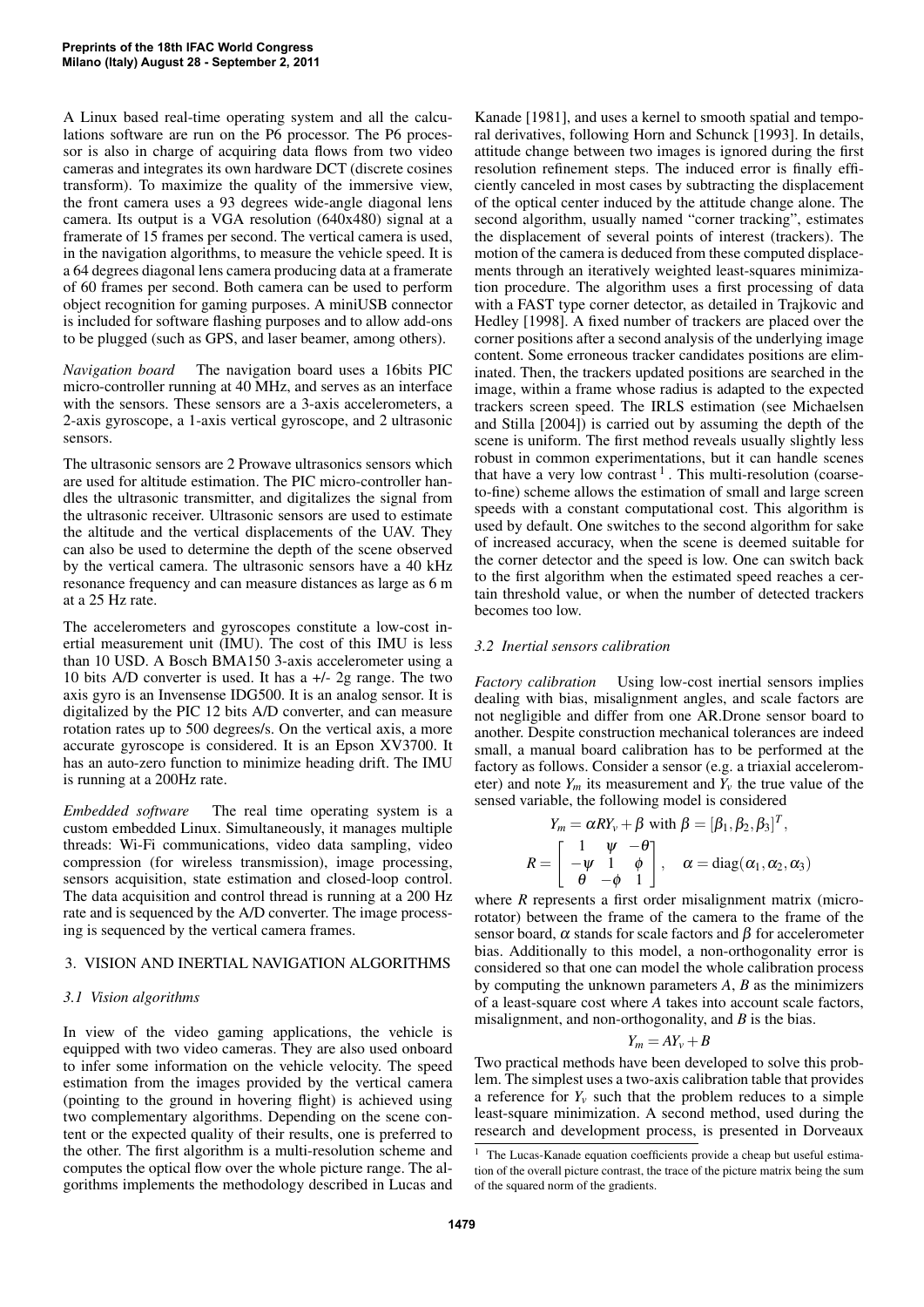et al. [2009]. Interestingly, it does not need any calibration hardware.

Gyroscope triedra calibration is done using various angular position and integrating the angular rate between those two position according to the following model, similar to accelerometer one,  $\Omega_m = A\Omega_v + B$ . To determine the angular position, the calibration table may be used.

*Onboard calibration* Misalignment between the AR.Drone frame and the sensor-board is not completely compensated at the factory stage. A simple way to resolve this issue is to consider that the mean acceleration of the UAV must be equal to zero on a stationary flight (e.g. one minute long) and to invoke another least-square problem to determine the micro-rotation that keeps the camera direction constant in the horizontal plane and that rotates the vertical reference (using only small roll and pitch variations). The micro-rotator is then transformed to a rotation matrix by reintroducing sine and cosine functions with the small calculated angles to keep the calibration valid. After each landing, this onboard calibration is automatically performed again to compensate for the misalignment due to the displacement of the damping foam during the stopping shock.

# *3.3 Attitude estimation*

The main role of the inertial sensors is to provide attitude and velocity estimates to be used in the closed-loop stabilizing control algorithm. Inertial navigation is performed using the following facts and principles

#### *Principles*

- the accelerometers and gyroscopes can be used together as inputs in the motion dynamics, which, once integrated, give the estimates of attitude angles and velocities.
- Noting  $V = \begin{bmatrix} u & v & w \end{bmatrix}^T$  the vector velocity of the center of gravity of the IMU in the body frame,  $Q = [\phi \quad \theta \quad \psi]^T$ the Euler angles (roll-pitch-yaw), i.e. the angles between the inertial frame and the body, and  $\Omega = \begin{bmatrix} p & q & r \end{bmatrix}^T$  the angular rate of turn in the body frame, and *F* the external forces, the governing equation is

$$
\dot{V} = -\Omega \times V + F
$$

$$
\dot{Q} = G(\Omega, Q)
$$

with

$$
G(\Omega, Q) = \begin{bmatrix} p + (q \sin \phi + r \cos \phi) \tan \theta \\ q \cos \phi - r \sin \phi \\ (q \sin \phi + r \cos \phi) \sec \theta \end{bmatrix}
$$

*Facts* The inertial sensors suffer from the following flaws.

• the accelerometers, which do not measure the body accelerations but its acceleration minus the gravity, expressed in the body frame, are biased and misaligned. Classically, we consider that the accelerometer signal  $Y_V$  has a bias  $B_V$  (independently on each axis) and suffers from additive white noise  $\mu$ <sup>*v*</sup>. The measurement equations are

$$
Y_V = F - Rg + B_V + \mu_V
$$

where *g* stands for the gravity acceleration and *R* is the rotation matrix from the inertial frame to the body frame

$$
R = \begin{bmatrix} \cos \psi \cos \theta & \sin \psi \cos \theta & -\sin \theta \\ \sin \phi \sin \theta \cos \psi & \sin \phi \sin \psi \sin \theta & \cos \theta \sin \phi \\ -\cos \phi \sin \psi & +\cos \phi \cos \psi & \cos \theta \sin \phi \\ \cos \phi \sin \theta \cos \psi & \cos \phi \sin \psi \sin \theta & \cos \theta \cos \phi \\ +\sin \phi \sin \psi & -\sin \phi \cos \psi & \cos \theta \cos \phi \end{bmatrix}
$$

• the gyroscopes are biased and noisy. The measurement equation is

$$
Y_{\Omega} = \Omega + B_{\Omega} + \mu_{\Omega}
$$

where  $\mu_{\Omega}$  is a noise vector, and  $B_{\Omega}$  is a bias vector.

To overcome the preceding fundamental issues, the following procedure is used. The accelerometer bias are not dealt with by the attitude estimation algorithm. They are in fact estimated and compensated thanks to the vision system as presented in Section 4. Under this assumption, various algorithms for attitude estimation can been considered: Kalman filter, extended Kalman filter (see Vissière [2008]) or complementary filter in both linear and nonlinear implementations (see Mahony et al. [2005], Metni et al. [2006], Jung and Tsiotras [2007], Mahony et al. [2008], Martin and Salaün [2008]).

#### *3.4 Inertial sensors usage for video processing*

As briefly mentioned earlier, the inertial sensors are used to compensate for the so-called *micro-rotations* in the images of the camera. This is a significant help for the determination of the optical flow in the vision algorithm. In details, the gyroscopes and the accelerometers are used as follows. Consider two successive frames at 60Hz, from which it is desired to deduce the 3D linear velocity of the UAV from the pixels displacement. The displacement of tracked objects is related to the linear velocity on the horizontal plane once the vertical linear velocity and angular velocity are compensated for, according to the estimate of the altitude. Interestingly, a specific linear data fusion algorithm combining sonar and accelerometer information is implemented to give accurate vertical velocity and position estimates above the obstacle. Thanks to the attitude estimation algorithm, one obtains estimates of orientation at time *t*,  $R_t$  and of orientation at time  $t + \delta t$ ,  $R_{t+\delta t}$ . The micro-rotation between the two successive frames is equal to  $R_{t+\delta t}R_t^T$ . Alternatively, due to the low-pass nature of the attitude estimation algorithm, good results can be obtained using a direct integration gyrometer measurement (de-biased by the attitude estimation algorithm). Then, the micro-rotation matrix is obtained as follows

$$
\delta R = \left[ \begin{array}{cc} 1 & r \delta t & -q \delta t \\ -r \delta t & 1 & p \delta t \\ q \delta t & -p \delta t & 1 \end{array} \right]
$$

# 4. AERODYNAMICS MODEL FOR AN INNOVATIVE VELOCITY ESTIMATION

#### *4.1 Inertial navigation strategy*

A key feature of the AR.Drone is its accurate velocity estimation technique. For safety (i.e. its ability to go in hovering mode when the user does not prescribe any order) as for the normal flying mode (i.e. when the velocity setpoint is proportional to the handheld device orientation), it is of prime importance to have an accurate and robust velocity estimate in all conditions.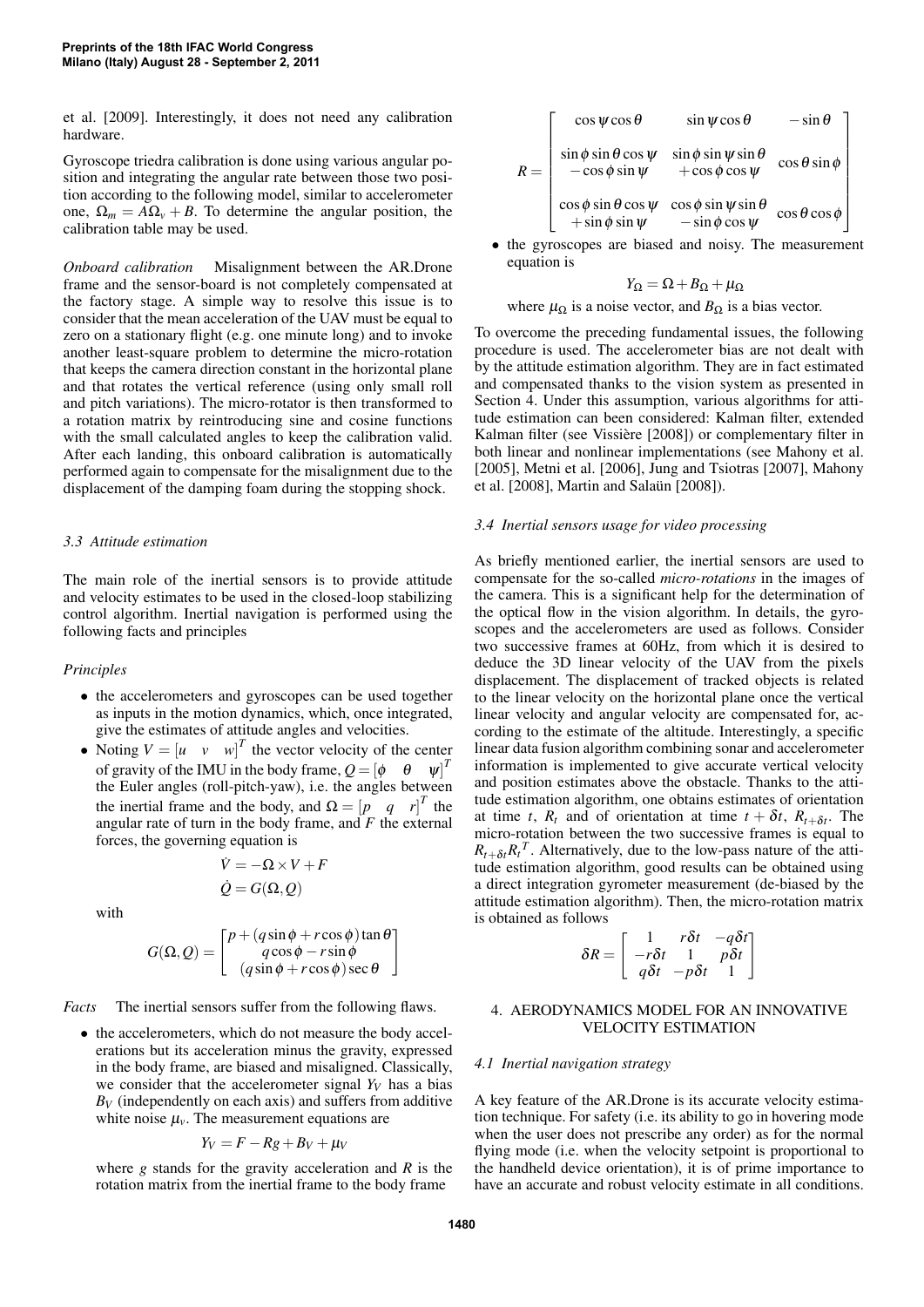

Fig. 2. Velocity estimates: computer vision velocity estimate (blue), aerodynamics model velocity estimate from direct accelerometer reading (green), fused velocity estimate (red).

It implies redundancy and mutual drift-compensation. Visionbased velocity estimation algorithms described above are particularly efficient when the ground is sufficiently textured. Yet, even in that case, the estimate is noisy and relatively slowly updated compared to the UAV dynamics. A main innovation is the construction of a reliable velocity estimate thanks to an aerodynamics model (presented below). Typically obtained results are presented in Figure 2. The two sources of information are fused as follows. When the aerodynamics velocity and the vision velocity are simultaneously available, accelerometer bias are estimated and vision velocity is filtered. Alternatively, when vision velocity is unavailable, only the aerodynamics estimate is used with the last updated value of the bias.

All these techniques form a tightly integrated vision and inertial navigation filter that can be described the following way: after inertial sensors calibration, sensors are used inside a complementary filter to estimate the attitude and de-bias the gyros; the de-biased gyros are used for vision velocity information combined with the velocity and altitude estimates from a vertical dynamics observer; the velocity from the computer vision algorithm is used to de-bias the accelerometers, the estimated bias is used to increase the accuracy of the attitude estimation algorithm; eventually the de-biased accelerometer gives a precise body velocity from an aerodynamics model.

We now expose the aerodynamics model under consideration.

# *4.2 Velocity estimation thanks to aerodynamics model*

While the mechanical structure of a quadrotor is simple (four rotors with simple propellers and rigid frame), the dynamic behavior is surprisingly involved. In particular, the aerodynamics of the propellers and the motion of the rigid frame can interfere to produce a coupled dynamical model. This fact has been discussed earlier in the literature, e.g. Pounds et al. [2006], Hoffmann et al. [2007] and studied analytically in particular in Bristeau et al. [2009]. As has been shown in Bristeau et al. [2009], the observed aerodynamics drag induced by the rotors during a translational motion are non negligible.

The analytical computations can be performed following the works on large-size helicopter rotors (Johnson [1980], Prouty [1990], Leishman [2002]), and models proposed specifically for quadrotors (Metni et al. [2006], Pounds et al. [2006], Romero et al. [2007], Guénard [2007]), one can transpose the largesize rotors modeling techniques to small-size rotors, taking into account angular rates, which are negligible at larger scales. By contrast with Mettler [2003], Vissière et al. [2008], one should not neglect the forward flight speed  $(u, v)$ . The aerodynamic effects applied to the rotor are evaluated by integrating, along each rotor blade, the aerodynamic resultant force per surface increment. The obtained expressions can be rendered more precise by adding a degree of freedom to the rotor dynamics. It is relevant to take into account the flexibility of the rotor blade, and, implicitly, allow it to rotate out of the plane normal to the rotation axis. The angle between the blade and this plane is called flapping angle. The flapping dynamics of the rotor blade can be approximately determined using Fourier expansions, and the conservation of angular momentum around the flapping axis. The flapping angle is determined by the equilibrium between aerodynamic moment, centrifugal moment and stiffness moment. Additionally, the flapping dynamics can be considered, but in this paper, we simply use the expressions of stabilized flapping angles. Then, one shall consider the whole vehicle with its four contrarotative rotors (out of ground effects). Applying Newton's second law, the efforts created by the four rotors are incorporated into the rigid body dynamics. Accounting for the coupling between the rigid body motion and the aerodynamic effects, relatively unexpected terms appears in the dynamics, which are visible in the matrix of linearized model about steady flight  $\dot{X} = AX + BU$ . A diagonal stabilizing term in the matrix *A* appears which is due to the drag forces induced by the rotors.

Further, by incorporating the flexibility of the rotor blades about stationary flight, the matrix *A* is changed. The stabilizing term is reinforced by the tilt phenomenon of the rotor discs. This phenomenon takes place as follows. During a forward flight, the advancing blade experiments stronger lift than the retreating one. Under the rigid modeling assumption, one would obtain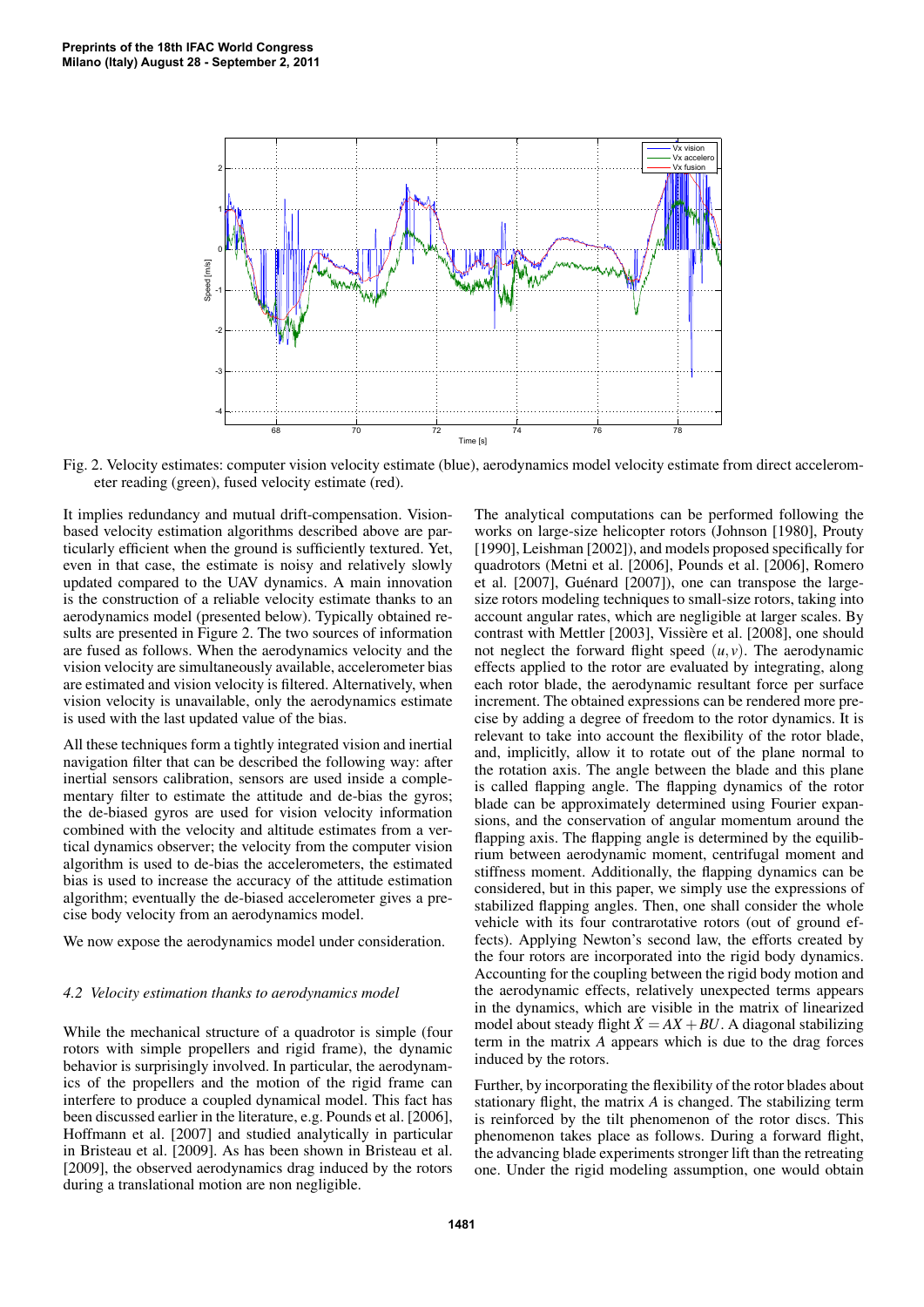

Fig. 3. Tilt phenomenon in case of forward flight: counterclockwise rotation (top) and clockwise rotation (bottom).

roll moments on each rotor which would cancel on the whole vehicle. By contrast, by considering the flexibility, stronger lifts do not cause any moment but induces flapping speeds. The flapping angle has the same extrema for all the rotation direction (Figure 3). In fact, one has to notice that, as well as in the rigid model, on a quadrotor (four contrarotative rotors), axial effects are added while side effects cancel.

In summary, linear drag term exists from the interaction between the rigid body and the rotors and this term is reinforced by tilt phenomenon which changes a lift force component in drag. These induced-drag effects are non negligible and they yield interesting information on the velocity of the system. The induced forces are directly measured by the accelerometers, and through the model, can be used to reliably estimate the velocities of the UAV. The match between the measured forces and the model is illustrated in Figure 2 where the linear relationship between the accelerometer measurement and the velocity is visible, up to time-varying bias which is accounted for as previously discussed in Section 4.1.

# 5. CONTROL ARCHITECTURE

The data fusion and control architecture consists of several loops in which the human pilot is embedded. The pilot uses his handheld device, through a Wi-Fi connection, to remotely send his high-level orders, and, simultaneously, to visualize the video stream from the front camera or the AR.Drone. A typical view from the graphical user interface displayed on the screen of the iPhone is reported in Figure 4.



Fig. 4. Screen-shot of the Graphical User Interface.



Fig. 6. State Machine to govern the various flying and control modes.

The architecture is illustrated in Figure 5. The switches between the various modes (hovering flight, take off, landing, forward flight) are handled by a finite state machine which accounts for the orders of the pilot. This point is illustrated in Figure 6. By default, i.e. when the user does not touch the screen of his hand-held device, the AR.Drone goes in hovering mode, where the altitude is kept constant and attitude and velocity are stabilized to zero. A double-click on the screen makes it go in landing mode, while the touch-screen is usually meant to specify velocity setpoints (in two directions) and yaw rate.

The control is realized by two nested loops, the *Attitude Control Loop* and the *Angular Rate Control Loop*. The first loop computes an angular rate setpoint from the difference between the estimated attitude and the attitude setpoint (zero in case of hovering, prescribed by the user in flight mode). This angular rate is tracked with a proportional integral (PI) control. The Angular Rate Control Loop controls the motors with simple proportional controllers.

From the state machine description in Figure 6, it can be seen that there are two guidance modes. In Flying mode, the attitude setpoint is prescribed by the pilot. In Hovering mode, the attitude setpoint is zero but the transition from Flying mode to Hovering mode is realized by the *Gotofix* motion planning technique. The Hovering mode (zero speed and zero attitude) is maintained by the *Hovering Control Loop* which consists of a PI controller on the speed estimate.

The Gotofix motion planning is an important feature of the AR.Drone. The motion planning starts from the current attitude and speed of the quadrotor when the pilot leaves the Flying mode. The transient trajectory generation technique has been carefully designed off-line to obtain zero speed and zero attitude in short time (without overshoot), under the form of a feed-forward control determined by inversion of the governing dynamics.

Concentrating on the longitudinal velocity *u* and the corresponding pitch angle  $\theta$ , the reference signal  $\theta_{ref}(t)$  is computed inversing the following two dynamics

$$
\dot{u} = -g\theta - C_x u \tag{1}
$$

where  $C_x$  is the identified linear drag force coefficient, and the second order filter which results from a closed-loop identification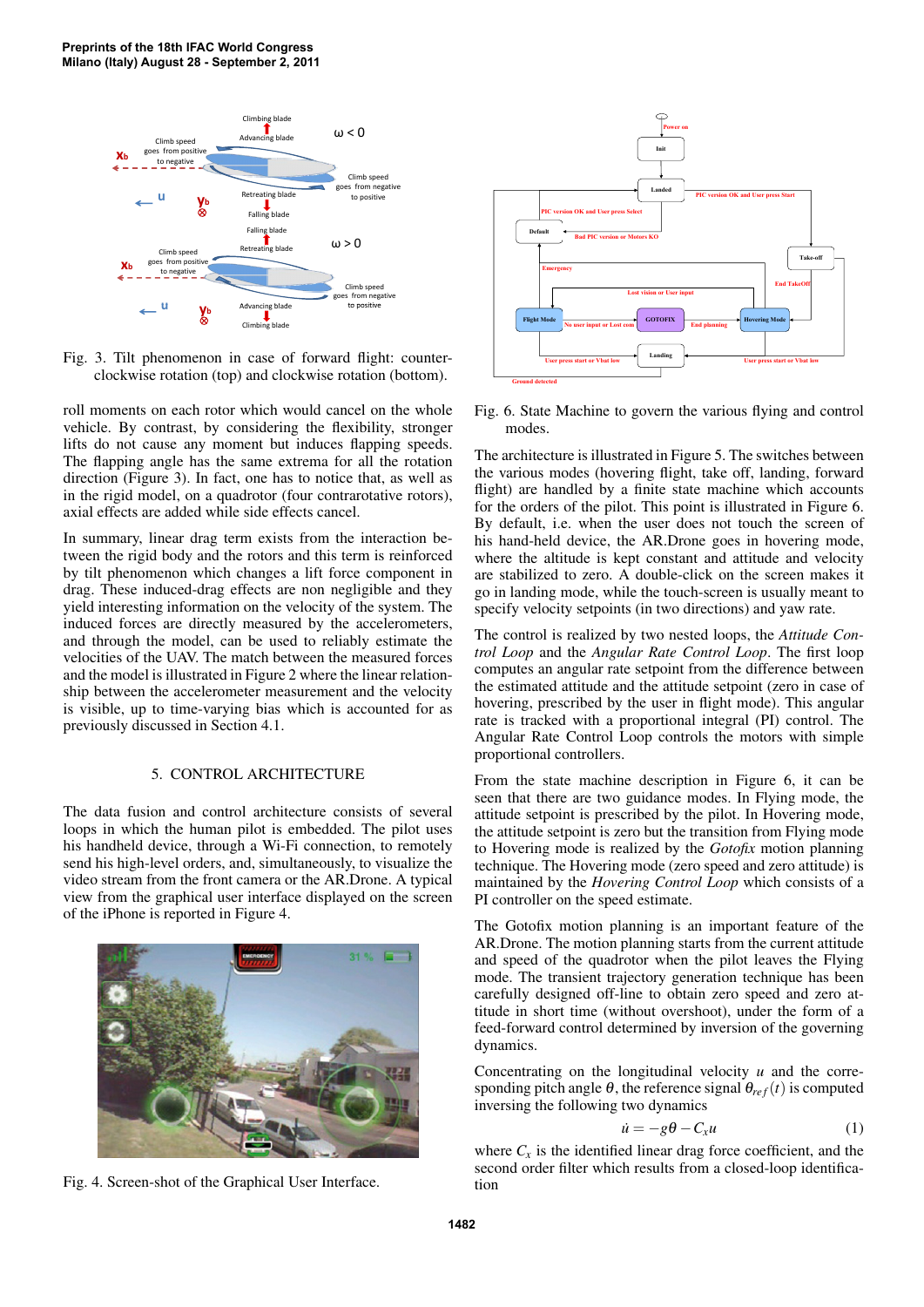

# Control principle

Fig. 5. Data fusion and control architecture.

$$
\frac{\theta(s)}{\theta_{ref}(s)} = \frac{K}{s^2/\omega_0^2 + 2\xi s/\omega_0 + 1}
$$
(2)

The transients are tuned such that the following performances can be obtained (see Table 1 where various stop times are reported for varying initial longitudinal velocity).

| Initial speed                                          | Outdoor hull | Indoor hull |
|--------------------------------------------------------|--------------|-------------|
| $u_0$ < 3 m.s <sup>-1</sup>                            | 0.7s         | 1.5 s       |
| $3 < u_0 < 6$ m.s <sup>-1</sup>                        | 1.0 s        | $2.2$ s     |
| $u_0 > 6$ m.s <sup>-1</sup>                            | 1.5 s        | 2.4s        |
| Stop times for different initial spee<br><b>Րշե1 շ</b> |              |             |

Table 1. Stop times for different initial speed.

# 6. CONCLUSIONS AND PERSPECTIVES

The purpose of this paper is to present the navigation and control technologies embedded in the commercial micro UAV AR.Drone. As it appears, a main problem is the state estimation which has required to embed numerous sensors of various types. Among these are inertial sensors and cameras. The resulting estimation architecture is a complex combination of several principles, used to determine, over distinct time-horizons, the biases and other defects of each sensor. The outcome is a sophisticated system but this complexity is not visible by the user. This stresses the role of automatic control as an enabling but hidden technology.

Current developments are now focused on video games to use this aerial platform in interactive augmented reality gameplays. Now that low-level control algorithms have been developed and have proven to stabilize the system in sufficiently various flight modes, one can expect control design to play a key-role by means of guidance in such applications. This a subject for future works.

#### **REFERENCES**

- P.-J. Bristeau, P. Martin, E. Salaün, and N. Petit. The role of propeller aerodynamics in the model of a quadrotor uav. In *Proc. European Control Conference*, 2009.
- P.-J. Bristeau, E. Dorveaux, D. Vissière, and N. Petit. Hardware and software architecture for state estimation on an experimental low-cost small-scaled helicopter. *Control Engineering Practice*, 18:733–746, 2010.
- P. Castillo, A. Dzul, and R. Lozano. Real-time stabilization and tracking of a four rotor mini rotorcraft. *IEEE Trans. Control Systems Technology*, 12:510–516, 2004.
- R. Cunha, D. Cabecinhas, and C. Silvestre. Nonlinear trajectory tracking control of a quadrotor vehicle. In *Proc. European Control Conference*, 2009.
- E. Dorveaux, D. Vissière, A. P. Martin, and N. Petit. Iterative calibration method for inertial and magnetic sensors. In *Proc. 48th IEEE Conf. on Decision and Control*, 2009.
- M.O. Efe. Robust low altitude behavior control of a quadrotor rotorcraft through sliding modes. In *Mediterranean Conf. on Control Automation*, 2007.
- N. Guénard. *Optimisation et implémentation de lois de commande embarquées pour la téléopération intuitive de micro drones aériens X4-flyer*. PhD thesis, Université Nice Sophia-Antipolis, 2007.
- T. Hamel and R. Mahony. Image based visual servo-control for a class of aerial robotic systems. *Automatica*, 43:1975–1983, 2007.